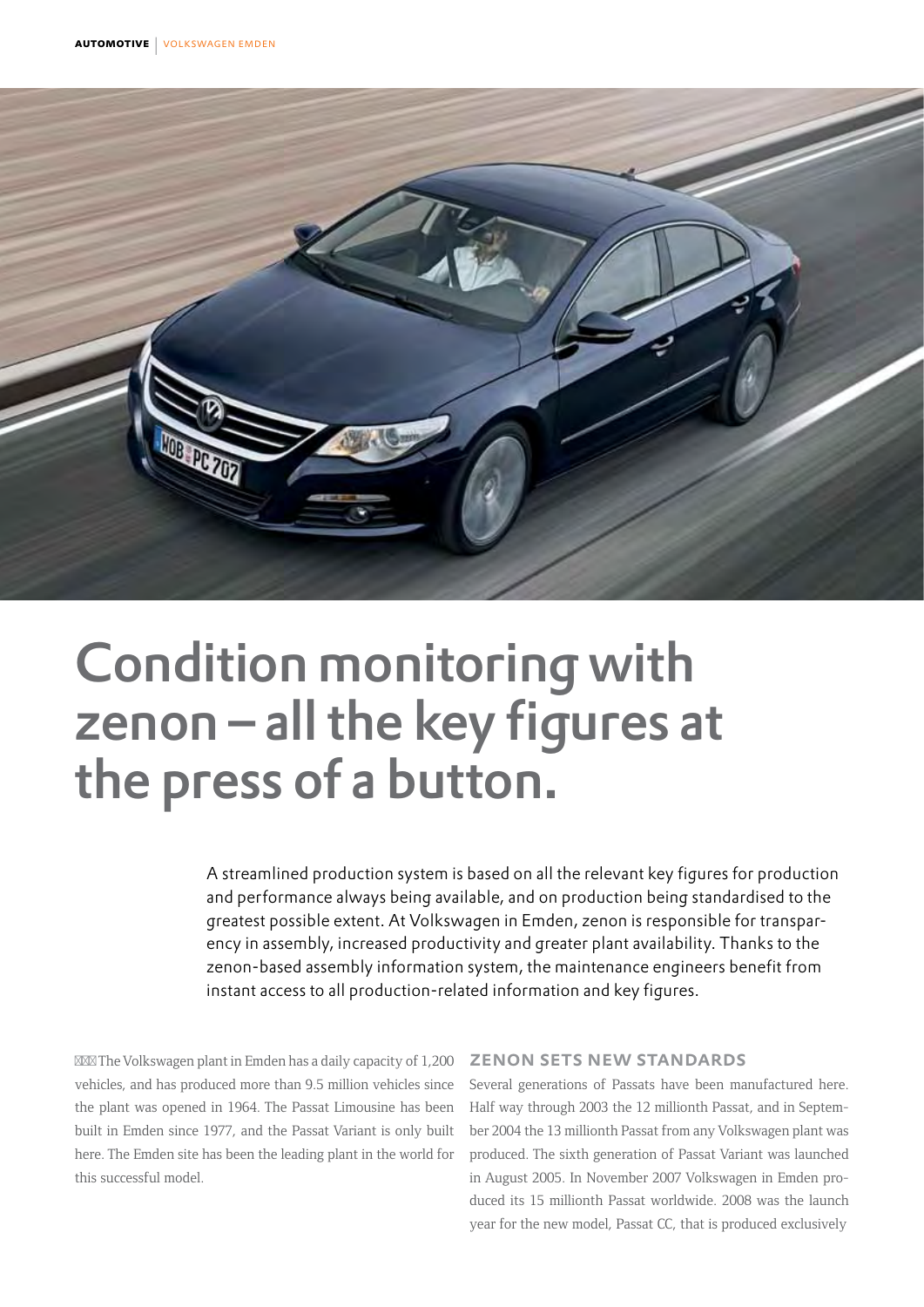

in Emden. The launch of a new model is usually also the event that triggers investment in new machines and software. Volkswagen in Emden took the production of the new series of Passat models as a trigger for modernising the assembly plant and standardising the base software as well as the overlaid visualisation software. Here, the zenon software from COPA-DATA, which is used for the central plant monitoring system, has been setting new standards in production.

## consistency in the vw passat assembly process

In the assembly process at Volkswagen's Emden plant zenon is now responsible for a total of four assembly shops as well as for communication with high level and low level systems, for the entire flow of information in the assembly plant and for preparing all the data for use in a high-performance, effective information system. There was no other system that was capable of satisfying the requirements of Volkswagen's project managers. An important evaluation criterion for zenon was its use of different controllers and its extensive integration ability. "Because of the increased volume of data in modern plants we were not able to capture data from all sections of the plant and to visualise it all. The systems were overloaded and grew considerably slower. A new solution was required", explains Mario Ewen, project leader at Volkswagen in Emden. In this case more than 120 controllers are involved – different models from different manufacturers. zenon visualises and oversees the entire production flow using more than 50,000 variables, which are transferred to zenon. The entire assembly process is now visualised with 172 displays. Another incentive for developing a new application was the fact that the previous operating system, Windows NT, was to be discontinued. What's more, one of the tools used was no longer supported by the manufacturer. "Overall, the applications from our previous providers were no longer up to the job with the modern, upgraded structure. We compared a number of systems, taking into account our requirements, and reached the conclusion that zenon met all the criteria on our list. We are now using a consistent, standard solution for the entire assembly process", explains Georg-Joachim Loger, maintenance engineer at Volkswagen's Emden plant. This project was implemented by process management staff and production facilities management staff working with staff from COPA-DATA. Volkswagen was especially happy with the efficient direct approach and the readiness of the COPA-DATA team to try to give us everything we wanted as well as to incorporate changes as they presented themselves in the course of the project.

#### distributed, secure and functional

zenon features all the modern technology that a car manufacturer could possibly ask for. The Volkswagen software is configured as a client/server system with redundancy, and is therefore fail-safe. The internal network at Volkswagen now incorporates eight zenon clients. As well as the redundant server pair, there is also a database and a web server. The COPA-DATA web server serves 100 web clients simultaneously. The various process displays are brought up according to the specific task or functional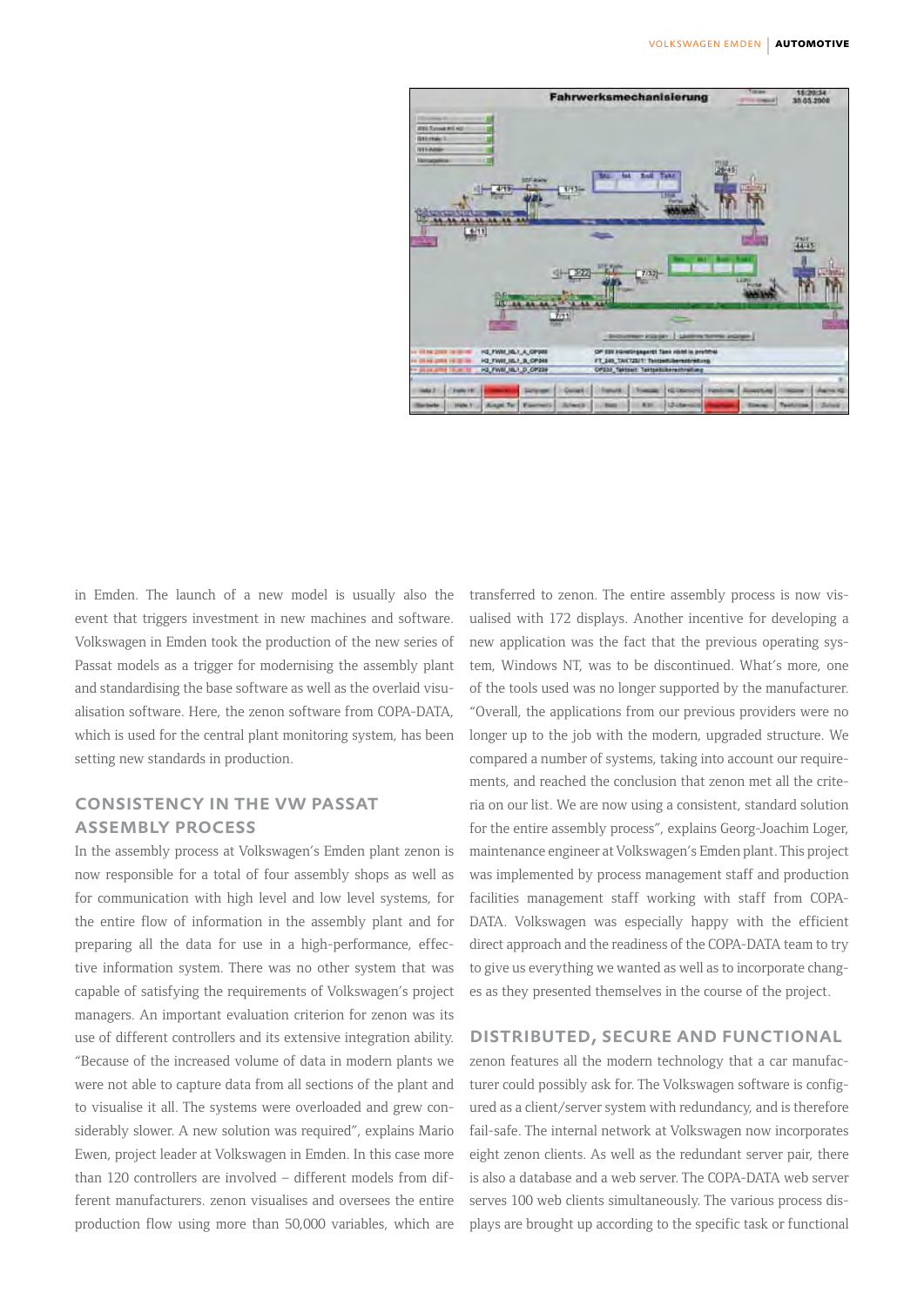

area. For storing and archiving data, the managers at VW decided on a (Microsoft) SQL-Server. The database is automatically populated from the zenon-SQL-Server connector, which also ensures that the data is read back automatically. Also included is a powerful user management module for defining access rights to the project and system. The user management module is used to specify which users are permitted to view or modify which functions – such as the shift schedules.

## well-thought-out project **STRUCTURE**

The umbrella project, which integrates all the systems in the four assembly shops, includes the system overview displays, the industrial performance analysis, the production and facility manager (for the shift models), the higher-level alarm management, the chronological events list, counters and plant downtime, plus the initial project for the web client. The individual sub-projects include the system displays with detailed information, the driver links and control variables, alarm zones and the plant's shift reference.

## zenon – successes become **MEASURABLE**

One of the important goals for the new overall system at Volkswagen was to gain clear and total control over the assembly processes, both for management and for those working in the assembly shop. One of zenon's exceptional strengths is its ability to manipulate large volumes of data and to display them in a useful format to managers or those working in the plant. Volkswagen's main interest for its Emden plant lay in presenting the key figures for the production process and output in the form of graphs and tables. The car manufacturer can now use these key figures to see how cost-effectively the assembly shop is operating. In other words, results become measurable. The key figures might, for instance, include target and actual values for the overall life of a production line, possible differences, the cycle times, the setting up of events in the plant and their causes, and the number of finished cars. Mario Ewen explains: "Monitoring the key figures ensures that the assembly process is running as efficiently as possible, and at full capacity. This system provides us with an overview of all the important information, allowing us to carry out detailed analyses and react quickly to events as necessary." Volkswagen could also use this data to detect any delays in the course of the assembly process and the causes, allowing an appropriate response. The integrated soft PLC, straton, which complies with the IEC standards, is used to calculate the buffer, unit, and output counters. To ensure that all the key figures reflect the assembly processes exactly, Volkswagen uses an additional zenon module. The production and facility scheduler (PFS) controls the chronological sequence of operations in Emden: at this plant a number of working hours models (shift system, lengths of breaks, etc.) are used. The shift hours entered from the PFS can be classified, grouped and evaluated. They are also fed into the performance calculations. "When all the figures are combined, they tell the story of how many cars we are actually producing. The opportunities for evaluating and monitoring our assembly processes are more detailed and sophisticated than ever before", observes Mario Ewen.

# all the key figures, clearly presented and ready for use

VW managers can view all the key assembly figures in either